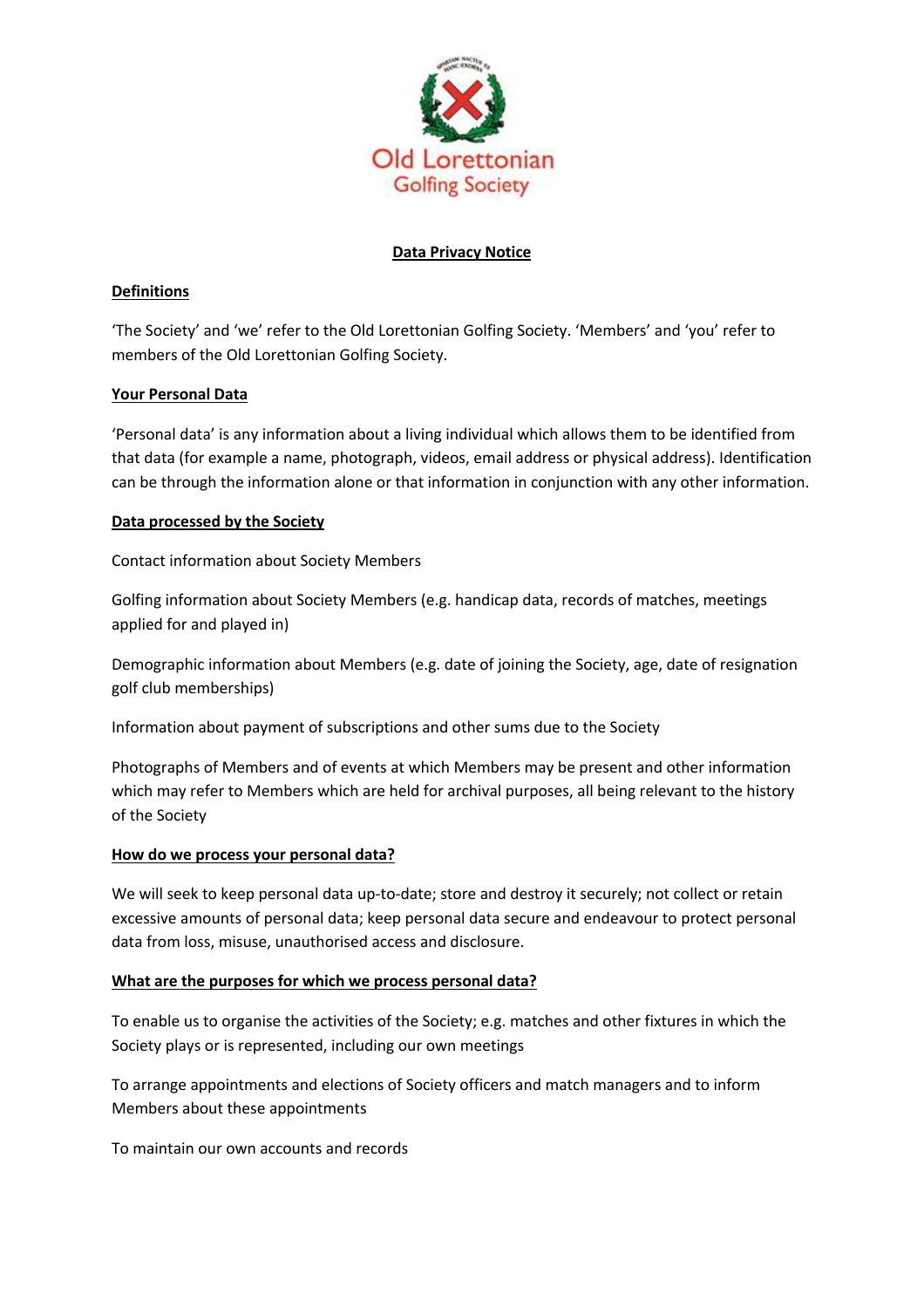

To seek Members' views and comments

To send Members communications which may be of interest to them

# **What is the legal basis for the processing of personal data?**

Our processing of personal data is confined to what is necessary for our legitimate interests.

### **Sharing personal data**

Personal data will only be shared with other Members in order that Members can make contact with each other as appropriate to the social and sporting purposes of the Society. Personal data will only be shared with third parties where it is necessary for the effective management of golfing or social fixtures and events in which the Society is involved.

### **How long do we keep personal data?**

We will keep personal data permanently if we are legally required to do so. We may keep some personal data for an extended period of time; e.g. if that data is considered desirable for archival purposes in order to keep a history of the Society. In general, we will endeavour to keep personal data only for as long as we need it.

### **Your rights and your personal data**

You have the following rights with respect to your personal data:

- 1. The right to access the information we hold on you. At any point you can contact us to request the information we hold on you as well as the reasons for us to hold that information, who has access to it, and where we obtained it from. We will respond to any requests within one month.
- 2. The right to correct and update the information we hold on you. If the data we hold on you is out of date or incorrect you can contact us and we will update it.
- 3. The right to have your information erased. If you request that your data be erased we will confirm whether it has been deleted or the reason why it cannot be deleted (e.g. because we need it for our legitimate interests or regulatory purposes).
- 4. The right to object to the processing of your data. If you request this we will confirm whether we are able to comply or whether we have legitimate grounds to continue to do so such as in order to comply with our obligations or defending legal claims.
- 5. The right to data portability. If you request that we transfer your data to another controller we will do so within one month providing it is feasible to do so.
- 6. The right to withdraw your consent to the processing of personal data for which your consent was sought. You can do this by email or post; see contact details below.
- 7. The right to lodge a complaint to the Information Commissioner's Office.